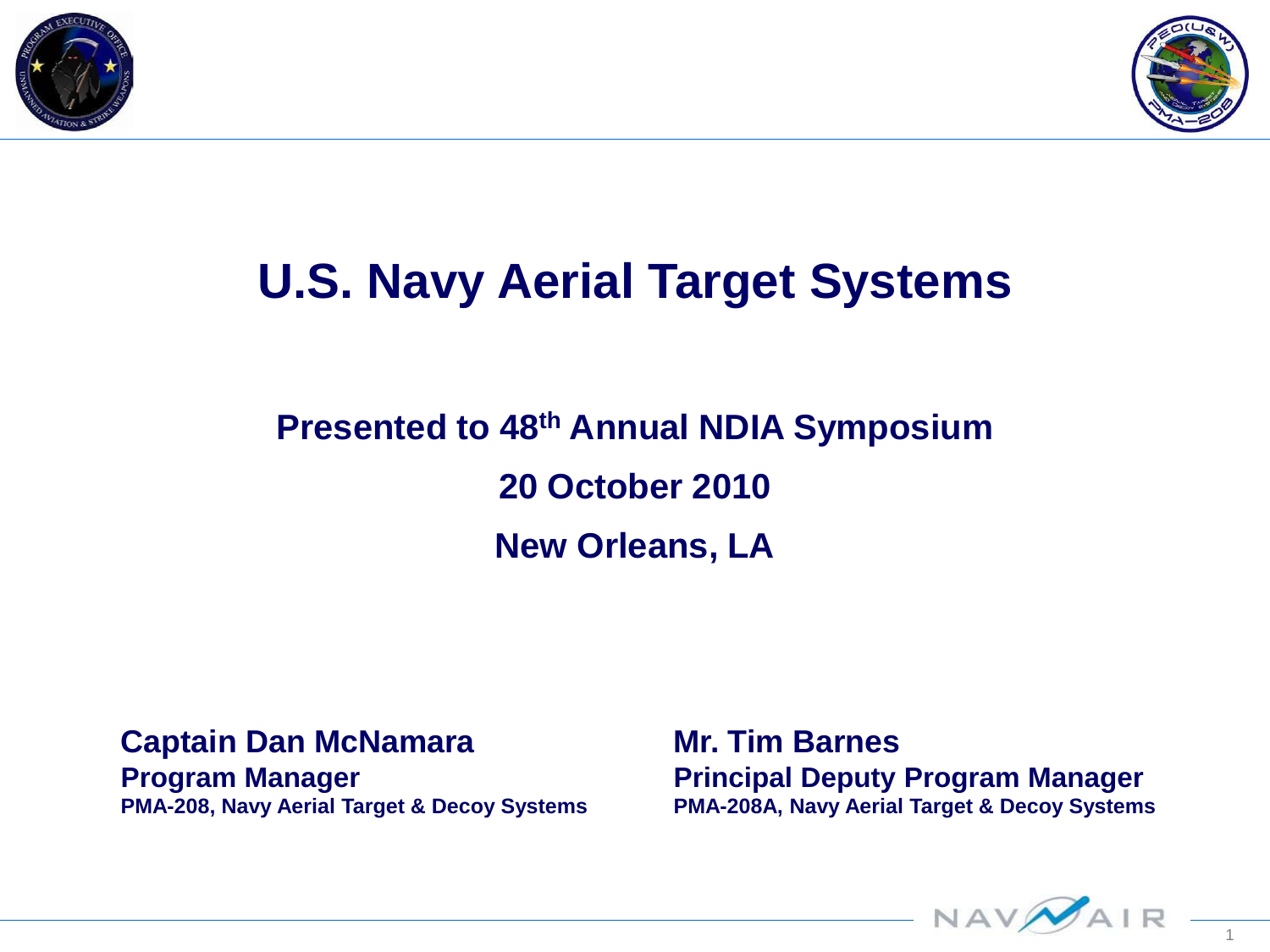





- **Product Line**
- **Operating Sites**
- **Supersonic Targets**
- Subsonic Targets
- Full Scale Targets
- **Target Control System**
- Foreign Military Sales
- **Challenges**



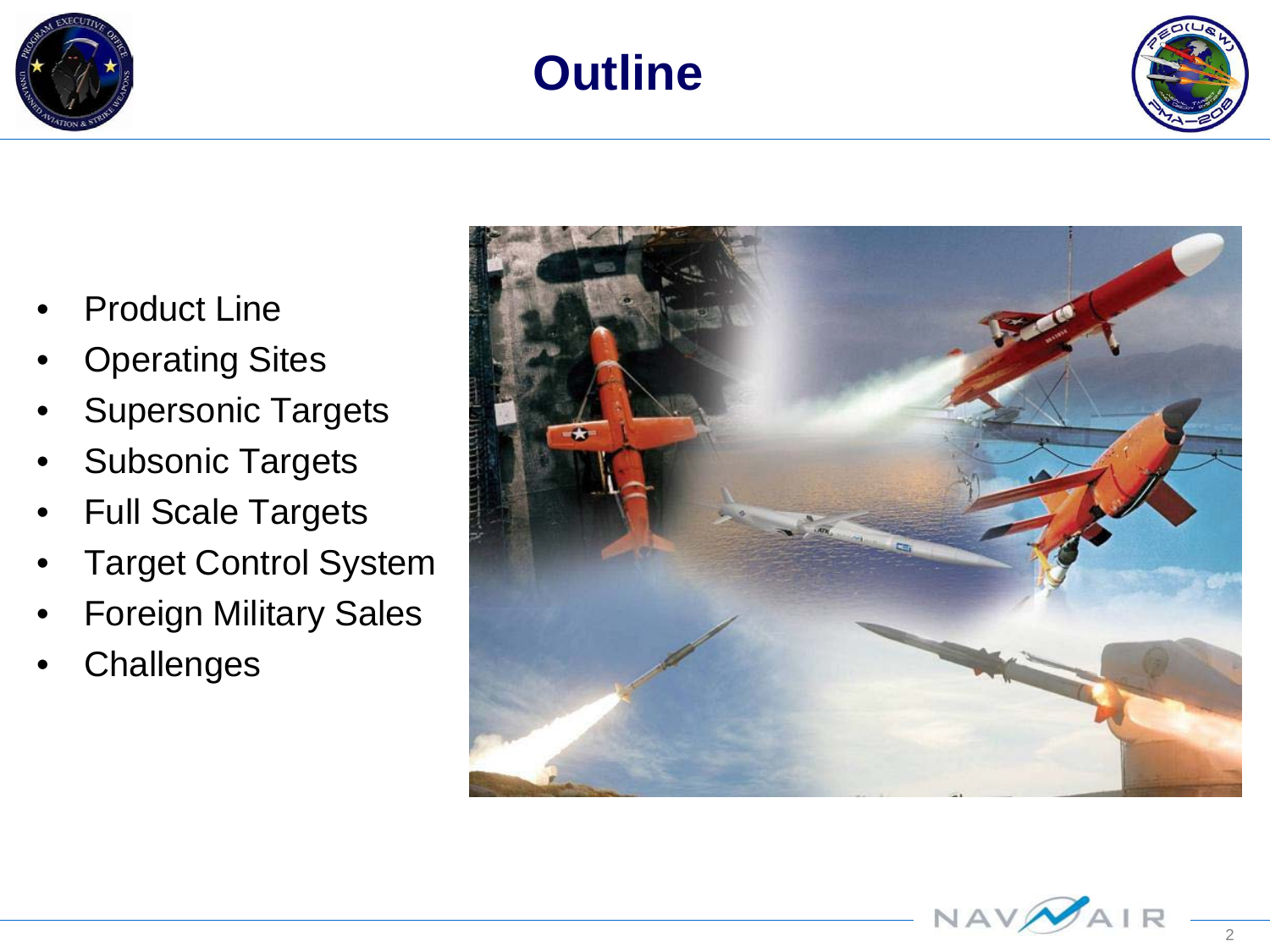

# **PMA-208 Target Product Lines**





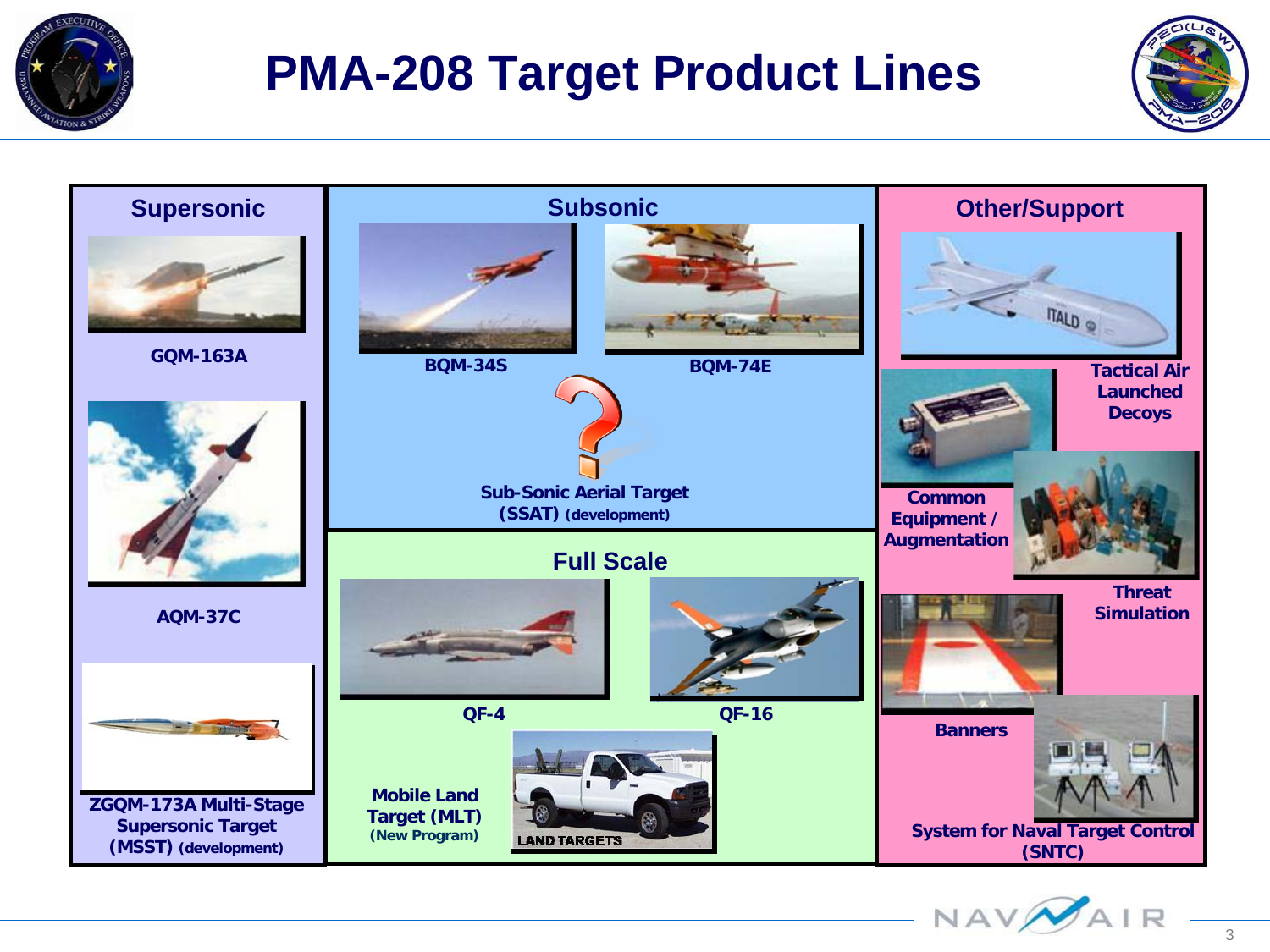

# **Operating Sites**

**GQM-163 capability at the following ranges:**

- **Stood up Pacific Missile Range Facility Hawaii in 2010 - Plan to stand up Levant Island France (via FMS case) in 2011**



#### **Air Launch: BQM-34**

**AQM-37 BQM-74**

**SSAT (objective)**



**Ground Launch:**

**BQM-34 BQM-74**

**SSAT (threshold)**

**GQM-163 ZGQM-173 (threshold)**



**Ship Launch: BQM-34**

**BQM-74**

**SSAT (threshold)**

NAV



4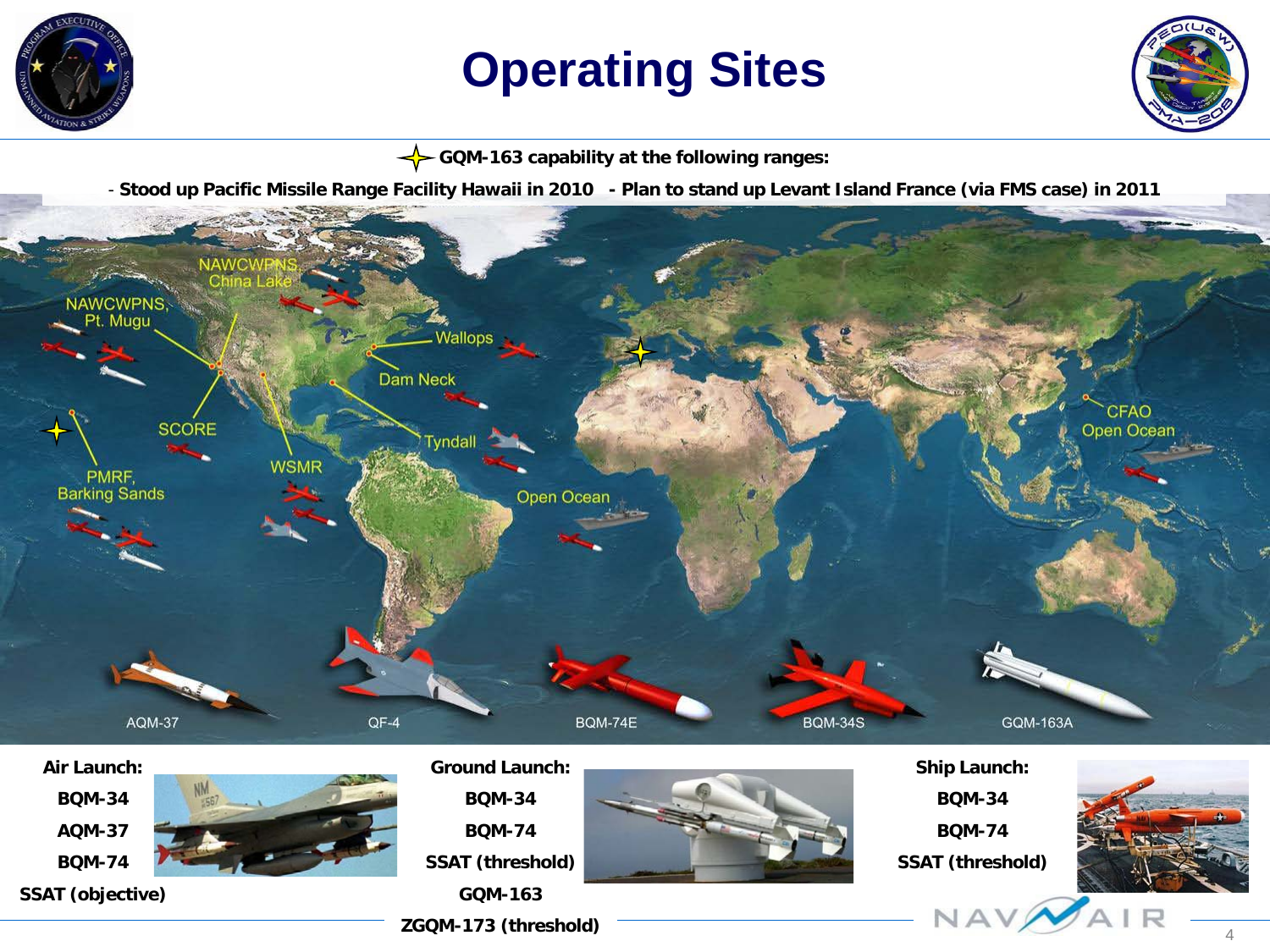

### **GQM-163A Supersonic Sea Skimming Target**



- Prime Contractor: Orbital Sciences Corporation
- Operations to date: 6 (Targets Expended: 10)
	- 6 October 2005 (1)
	- 12 and 13 June 2007 (2)
	- 12 December 2007 (2 as stream raid)
	- 3 December 2008 (1)
	- 18 December 2008 (2 as stream raid)
	- 9 Dec 2009 (2 as stream raid)
- Demonstrations to date: 2 (Targets Expended: 2)
	- 8 June 2010 (1 as Engine-Power-Off-Demo)
	- 9 July 2010 (1 as High Diver)
	- \*\*\* Preparing for Orbital Front End Subsystem (OFES) DEMO in November 2010
- First Pacific Missile Range Facility (PMRF) launch capability May 2010
- First launch out of U.S., planned at Mediterranean range in FY 11

GQM-163A meets most Supersonic Sea Skimming test requirements



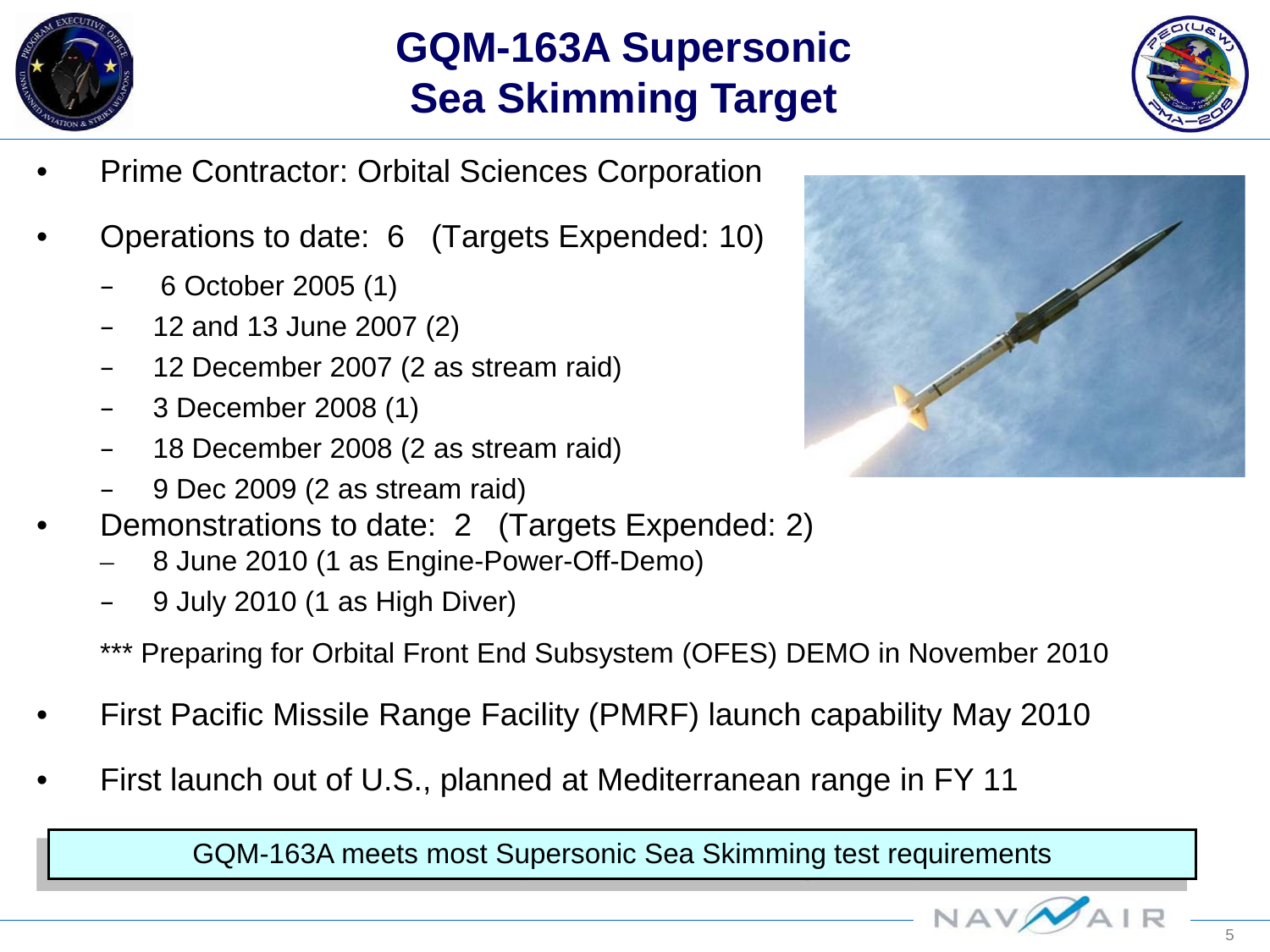

### **GQM-163A High Diver Demonstration**



Successfully Completed High Diver (HD) Demonstration on 08 July 2010 on the Point Mugu Sea Test Range

- Threat Representative ASCM
- Cruise Altitude of 35,000 feet
- Cruise Speed of Mach 3.3
- 40 Degree Unpowered Dive
- Range of 110 nautical miles
- End-Point Accuracy of 6 feet
- Developing one threat representative trajectory for each launch site

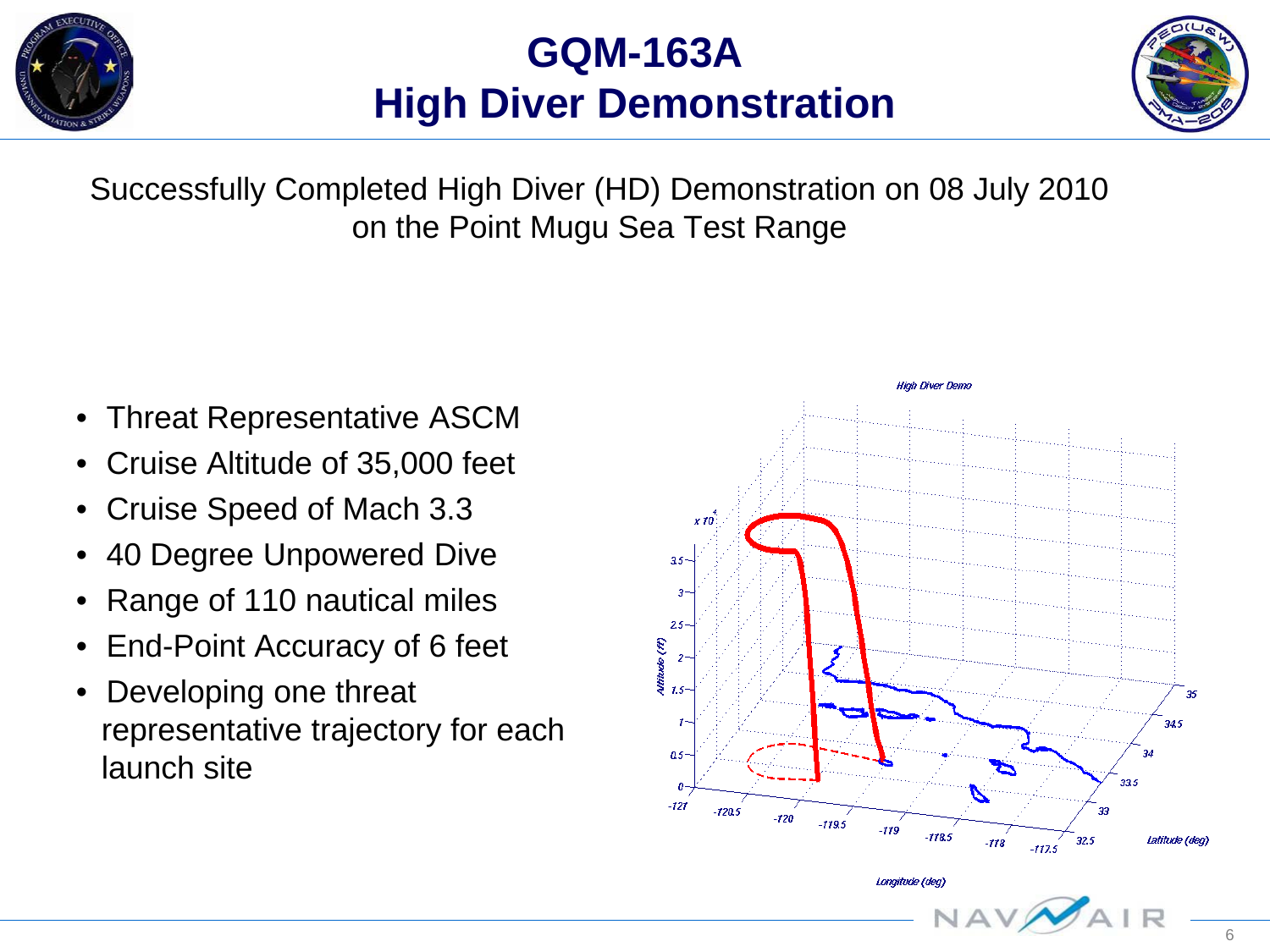





- **Medium to high altitude supersonic cruise with dive capability**
	- $-$  Mach  $2.0 4.0$
	- Range 100 mi
	- $-$  Altitude 1000 ft  $-$  100 Kft
	- Demonstrated TBM profiles (300 Kft, 120 nmi downrange)
	- F -16 launch platform (some challenges)

### • **Out of production system**

- Last Delivery Dec 2001
- 56 AQM-37C in inventory; 30 AQM -37D (USAF flight clearance needed – FY11 schedule)
- New GPS range tracking capability added this year (JAMI)
- New trajectories added this year
- **Historically have conducted approximately 10 -15 operations per year (~ half FMS)**
- **Low fidelity high -diver**





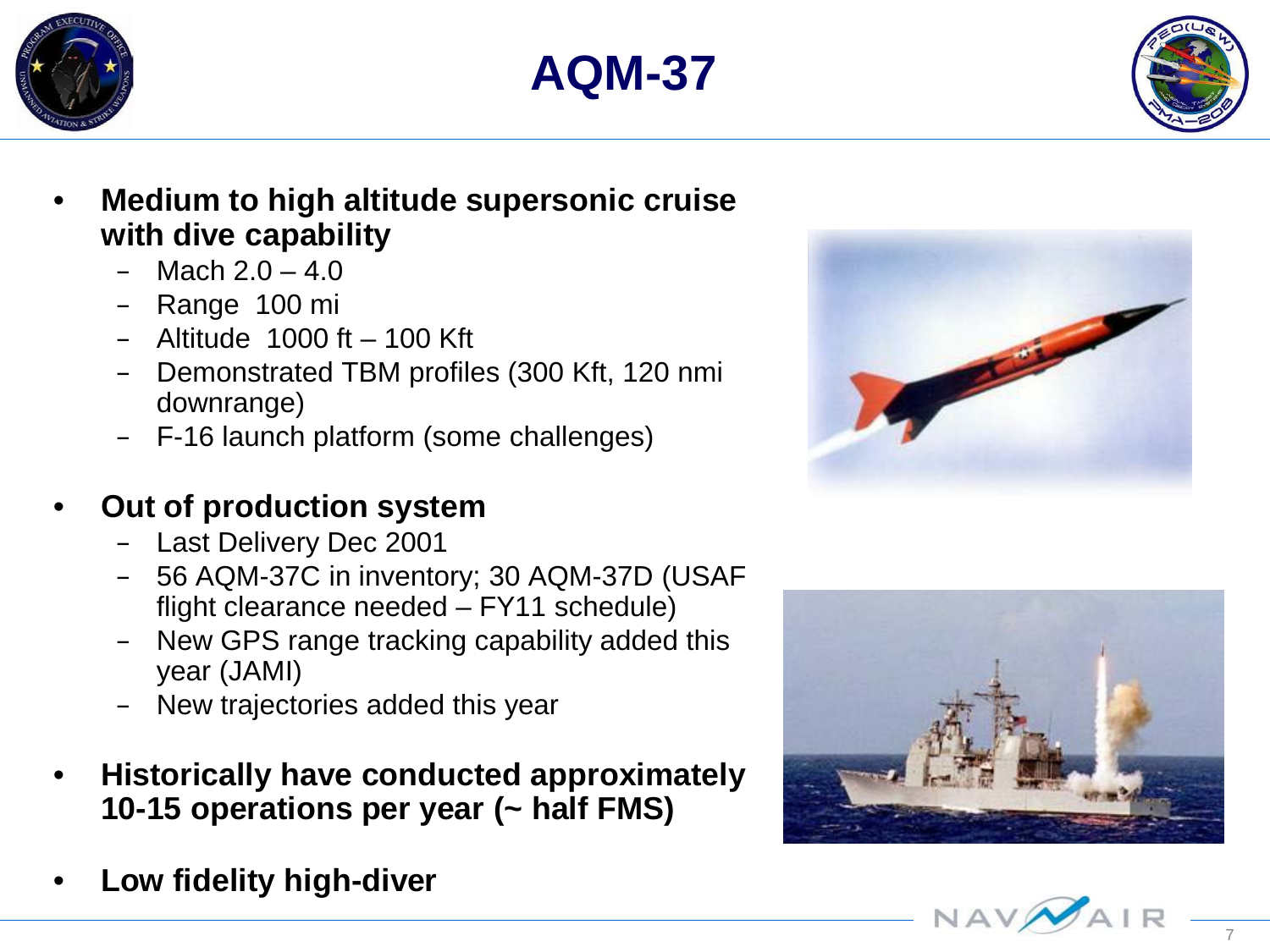

### **ZGQM-173A Multi-Stage Supersonic Target (MSST)**



- Replicates a family of multi-stage supersonic ASCM Threats
	- Subsonic cruise with transition to supersonic terminal phase
- Program in Engineering & Manufacturing Development phase (EMD)
	- MS B completed August 2008
	- EMD contract awarded to Alliant Techsystems Incorporated (ATK), Woodland Hills, CA
	- EMD effort planned at 4.5 years
	- Planned Initial Operational Capability in FY14
- Program Status
	- Program designated nomenclature ZGQM-173A
	- Activities completed
		- System Requirements Review (SRR) Jun 09
		- Integrate Baseline Review (IBR) Jul 09
		- System Functional Review (SFR) Dec 09
		- Software Specification Review (SSR) Mar 10
		- Preliminary Design Review (PDR) Apr 10
	- Activities planned
		- Contractor prototype (EEU#2) Flight Nov 10
		- Critical Design Review (CDR) Feb 11



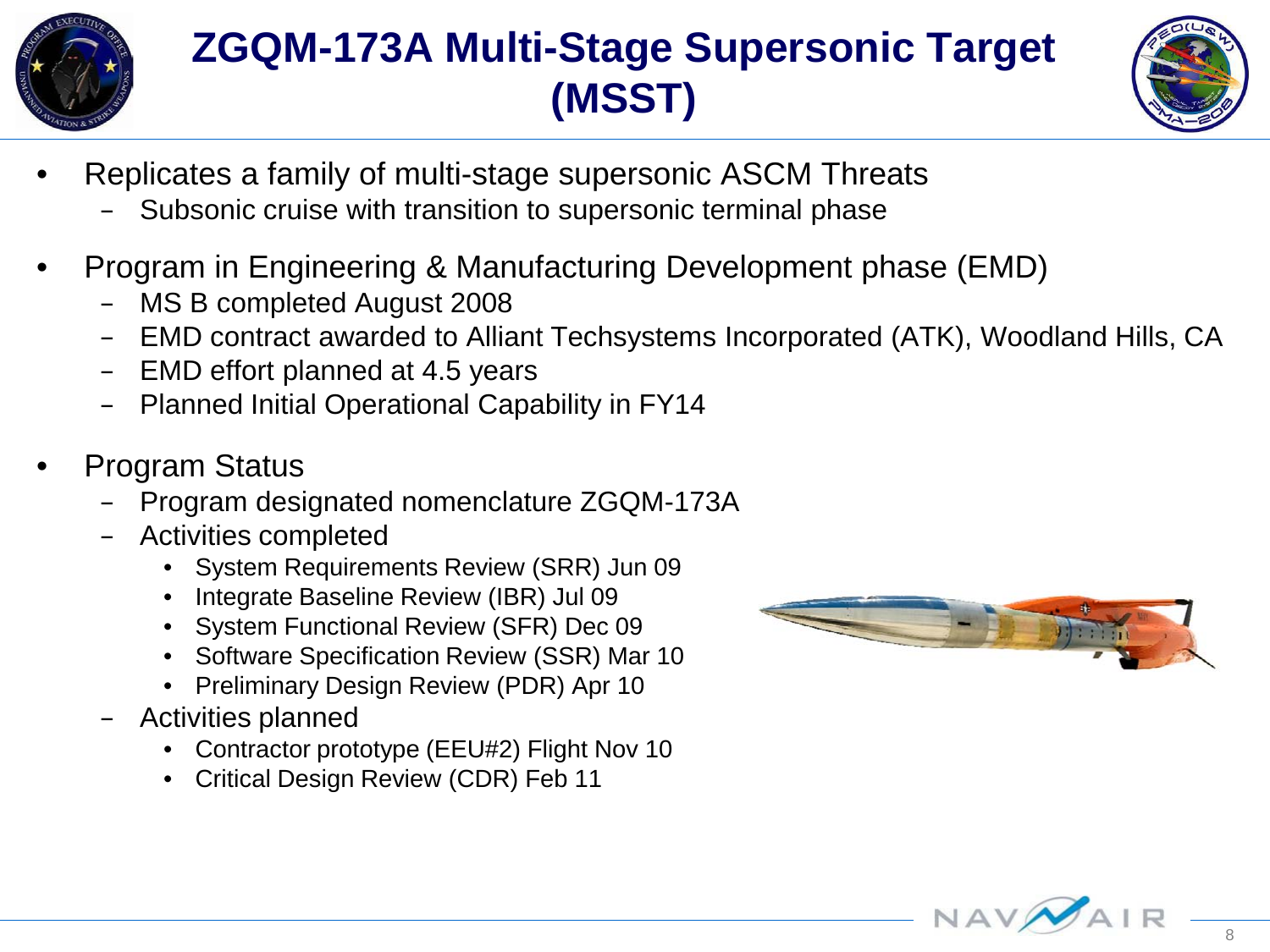





- Prime contractor Northrop Grumman
- **Sustainment**
- **Missions** 
	- Low fidelity A/C simulator
	- T&E workhorse special configurations
		- Open Loop Seeker (OLS) integration
	- Launch: ground, ship, air
- Product Improvements
	- Integrated Avionics Unit (UIAU) integration fielded Oct 09:
		- Replace existing autopilots with UIAU from BQM-74
		- Common avionics, radar altimeter, Support Equipment with current production BQM-74E
		- Address obsolescence issues
		- Reduced logistics
		- Allows for performance growth if required
		- 25 retrofits planned to support expected operations
- **Current Inventory ~ 204**
- **FY06 Ops/Expenditures - 19/2**
- **FY07 Ops/Expenditures - 14/3**
- **FY08 Ops/Expenditures - 12/0**
- **FY09 Ops/Expenditures - 4/1**
- **FY10 Ops/Expenditures – 12/1**



Great T&E "Truck" but does not adequately represent many of today's threat ASCMs

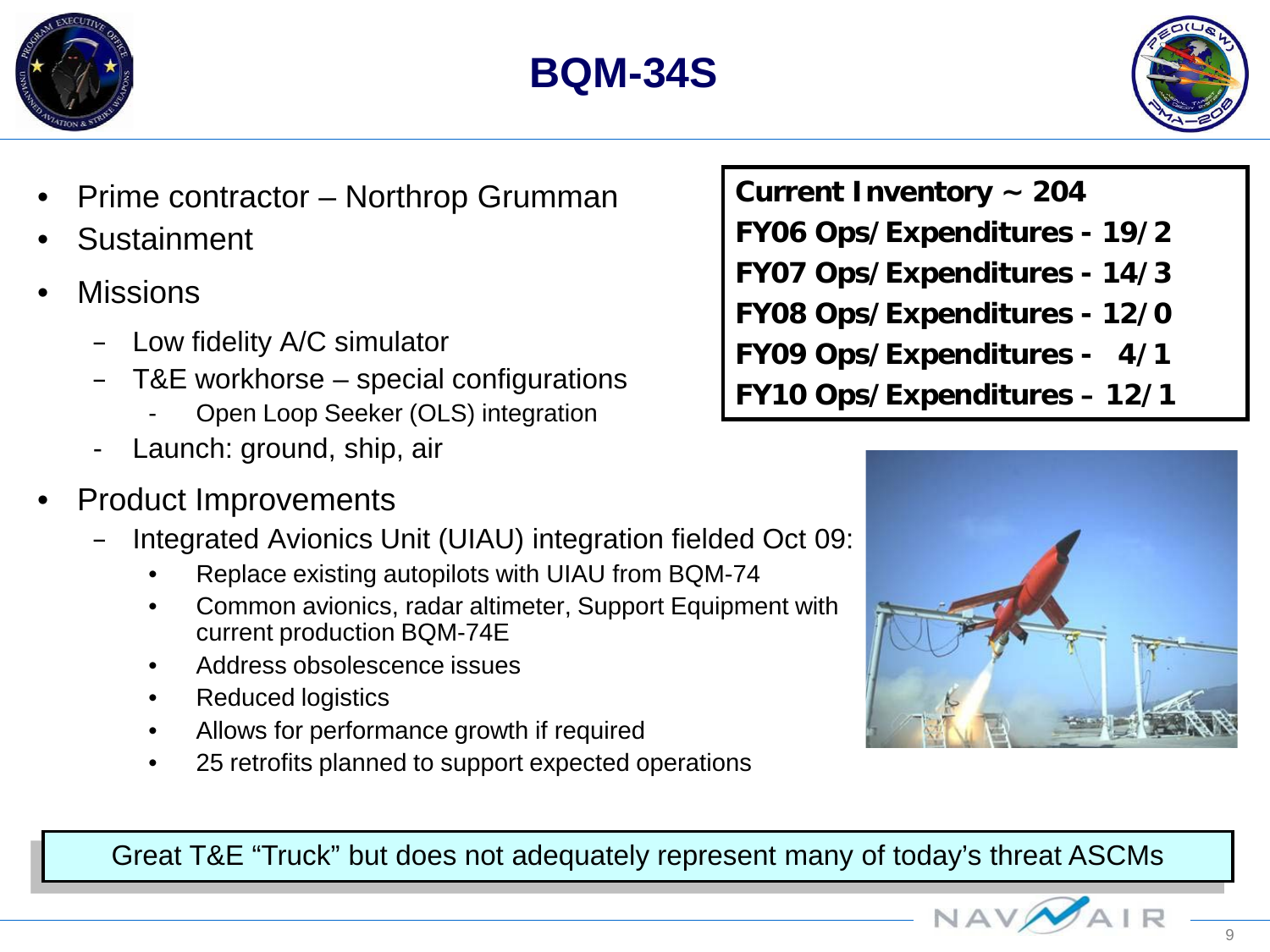



- Prime Contractor: Northrop Grumman
- **Production** 
	- Training and T&E workhorse
	- Final delivery *Dec 10*
- Missions:
	- High fidelity Anti-Ship Cruise Missile (ASCM) Surrogate
	- Low-fidelity A/C simulator
	- Launch: ground, ship, air
- Product improvements
	- Programmable semi-autonomous navigation
		- Selectable Lost Carrier Sensitivity from waypoint to waypoint
		- **Return to Recovery Area**
		- Planned fielding FY11

Target still adequately represents many but not all threat ASCMs

**Current Inventory ~ 339 FY06 Ops/Expenditures - 235/62 FY07 Ops/Expenditures - 158/52 FY08 Ops/Expenditures - 231/68 FY09 Ops/Expenditures - 207/46 FY10 Ops/Expenditures - 181/44**

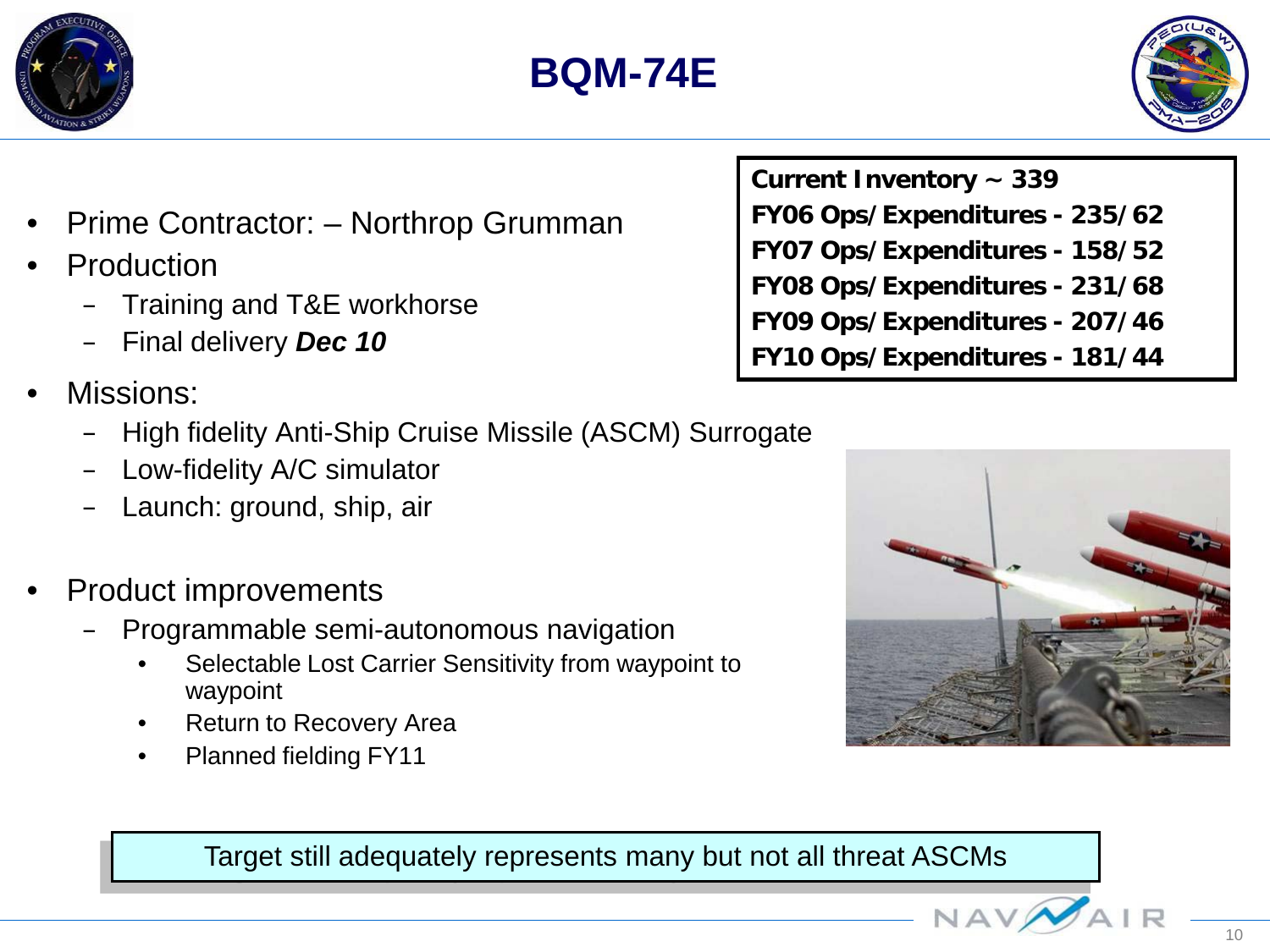



- BQM-34 and BQM-74 no longer represent all modern subsonic threats
- Previous attempts to replace were unsuccessful (1999-2007)
- AOA / Sensitivity Study completed Apr 2008
	- Identified key performance attributes required for combat systems testing
	- Determined threat equivalency boundaries for key performance attributes
	- Determined that existing Navy subsonic targets could not be modified to achieve needed performance attributes
	- Study accepted by stakeholders (OSD(DOT&E), ASN(IWS), PEO(IWS), and OPNAV N43/N91 sponsors as Analysis of Alternatives (AoA)
- Navy decision to proceed with a new acquisition program called Subsonic Aerial Target (SSAT)

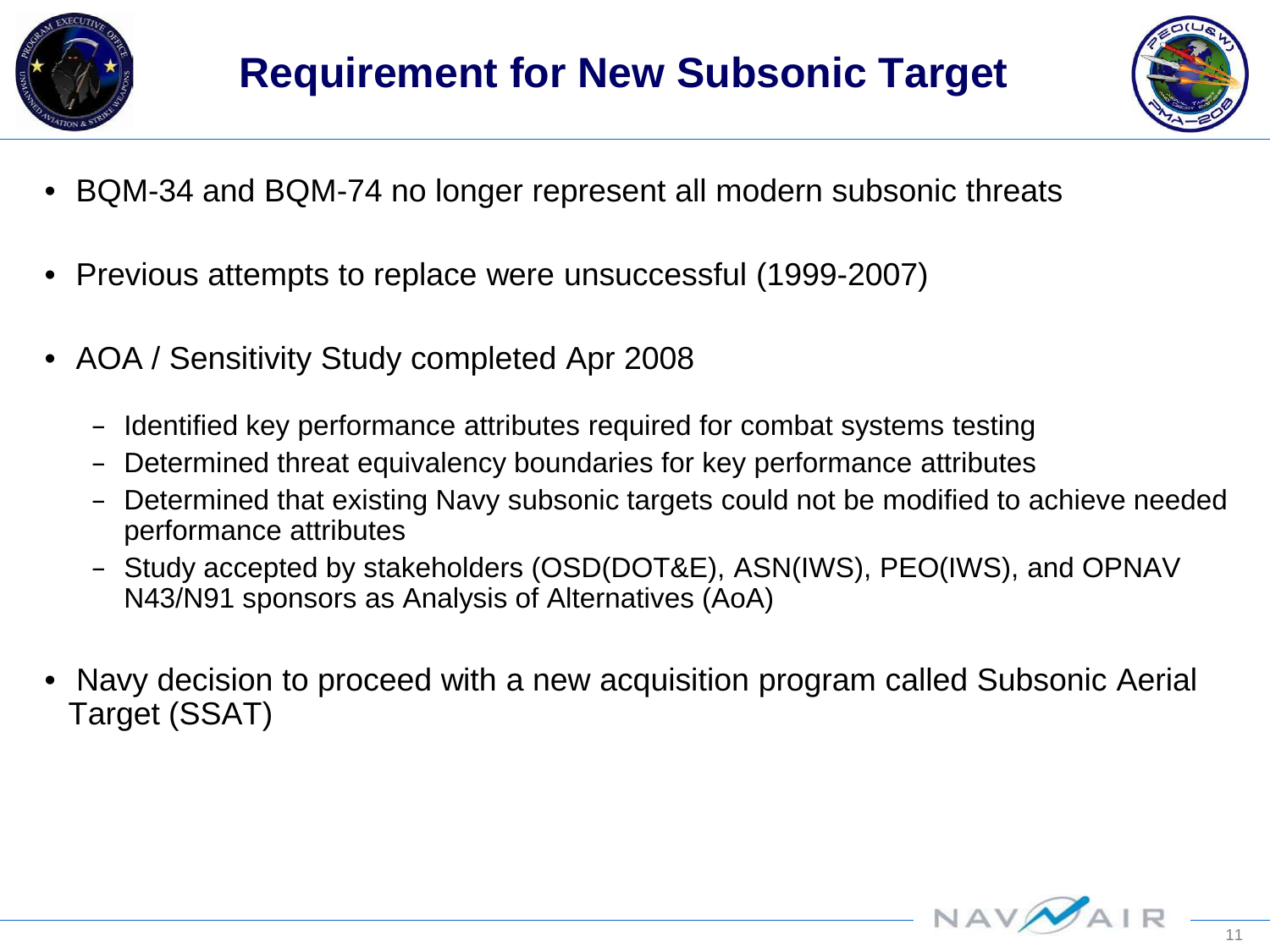



- Acquisition Strategy is to have industry modify an existing subsonic target to achieve Navy SSAT requirements rather than develop from scratch
- Contract Strategy is full and open competition including:
	- Cost-Plus Incentive Fee (CPIF) contract for Engineering and Manufacturing Development (EMD) phase
	- Two Firm, Fixed Price (FFP) production options
	- Two Cost-Plus Fixed Fee (CPFF) Contractor Logistics Support (CLS) options
- RFP released Dec 2009
- Proposals received Mar 2010
- Contract award expected 1st quarter 2011

Currently in Source Selection

Potential subsonic target inventory gap as SSAT transitions to production

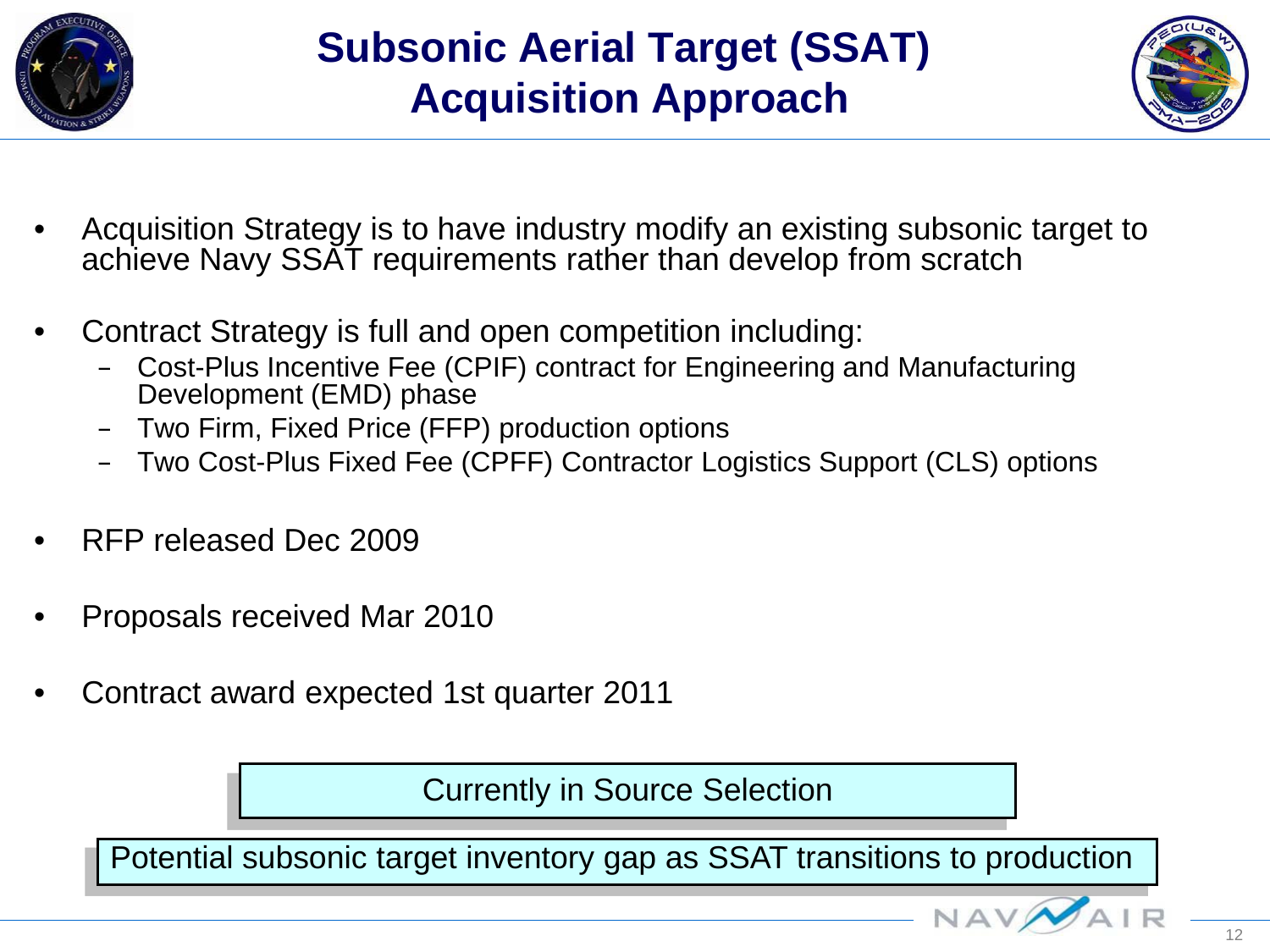

### **QF-4/QF-16 Full Scale Aerial Targets**



- Provides Threat Representative Target capabilities to meet Title 10 Live Fire T&E for weapons systems
- QF-4 Full Scale Aerial Target
	- A/F led procurement
	- A/F provides operational services at Tyndall & WSMR
	- Navy procurements from USAF began FY03
		- 5 targets to be delivered in Oct from FY08 buy
		- 5 targets to be delivered in FY11 from FY09 buy
		- FY10 last Navy buy of 2 targets to be delivered in FY12
	- Navy trading QF-4's for BQM-167's to support (N)WSEP
		- 1 QF-4 Traded for 4 BQM-167's in FY08
		- 3 QF-4's traded for 10 BQM-167's in FY10
- QF-16 Follow-on
	- Air Force led development with Army/Navy participation
	- Air Force awarded EMD contract to Boeing St.Louis 8 Mar10
	- Low Rate Initial Production buy 3QFY13
	- Full Rate Production 1QFY14
	- Planned Initial Operational Capability in FY15



•**Current QF-4 Inventory 11 S/K** •**FY07 Ops/Expenditures - 4/2** •**FY08 Ops/Expenditures - 2/2** •**FY09 Ops/Expenditures - 1/1** •**FY10 Ops/Expenditures - 1/0**

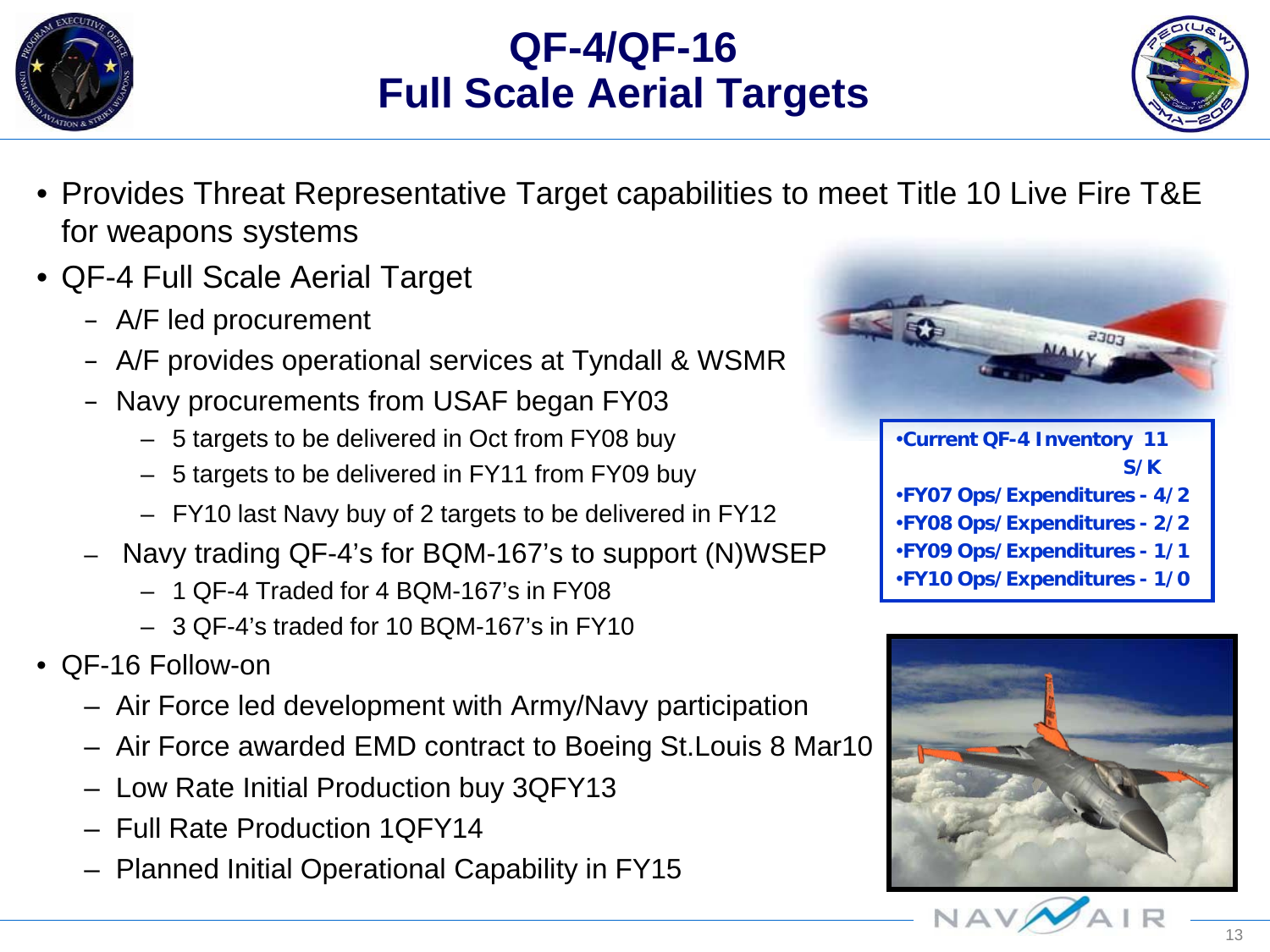



- Navy identified need for a threat representative training MLT to replace QLT-1C
- MLT program transferred from PMA-205 to PMA-208 2007
- Navy leveraged the Shootable Remote Threat Ground Target (SRTGT) OSD T&E demonstration initiative to refine requirements, prototypes filling gap until MLTs procured competitively
- MLT acquisition approach:
	- Planning for full and open competition to purchase commercial system
	- Completed a requirements study Jun 09
	- RFI released Aug 09 (solicitation #N00019-09-RFI-0235)
	- Requirement defined in Target Capability Document (TCD) signed Sep 09
	- Designated as Abbreviated Acquisition Program (AAP) in Sep 09
	- RFP released May 2010

Currently in Source Selection

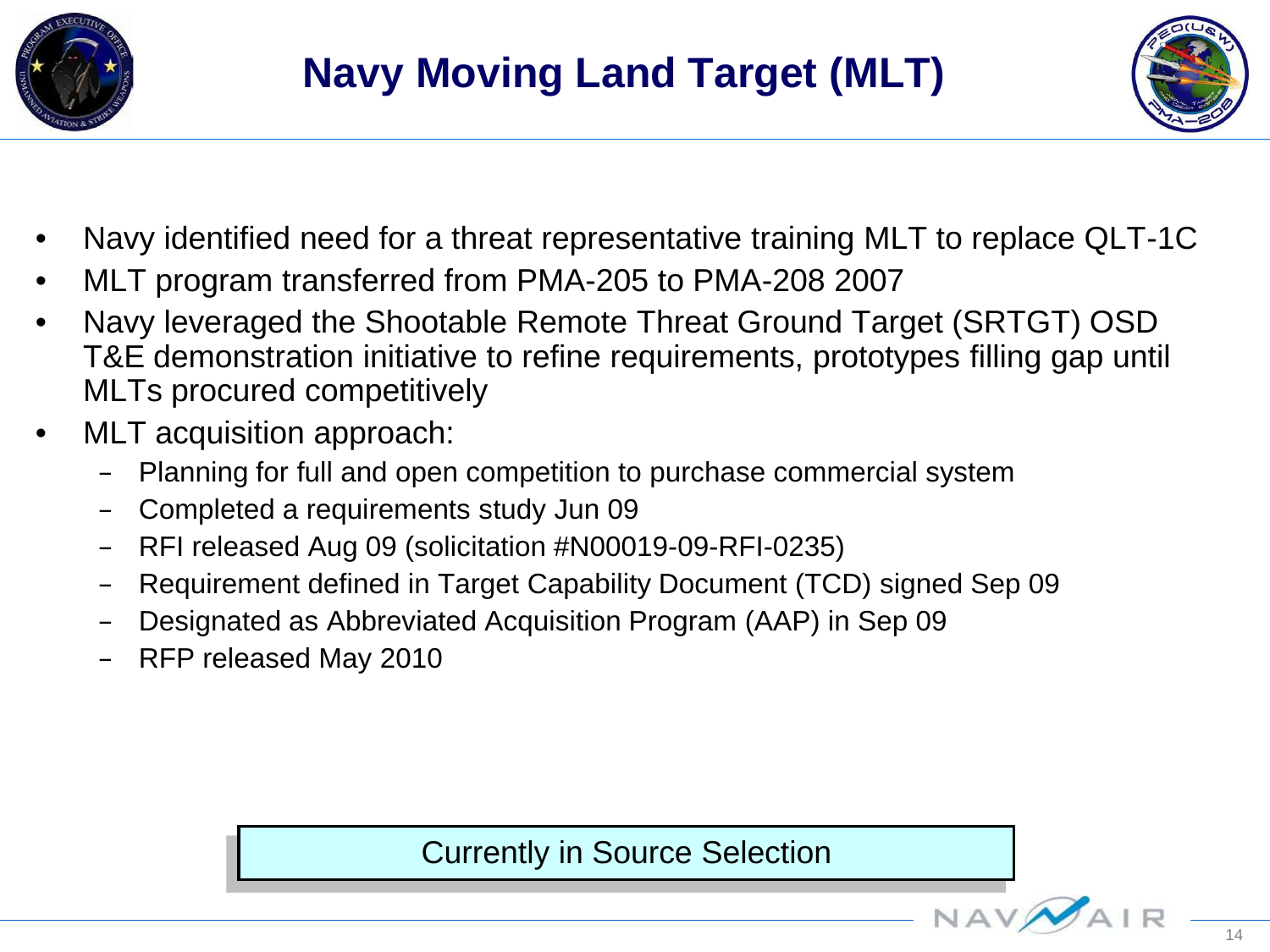

### **System for Naval Target Control (SNTC)**



- SNTC
	- Prime Micro Systems, Inc
	- Controls BQM-74/34 aerial targets & seaborne targets
	- UHF 435–450 & 358-380 MHz
	- 200 nm line of sight
	- 330 nm via Relay
	- Supports Training and T&E
- Several hardware and software upgrades scheduled due to:
	- new target types
	- frequency limitations and interference
	- Information assurance requirements
	- hardware obsolescence



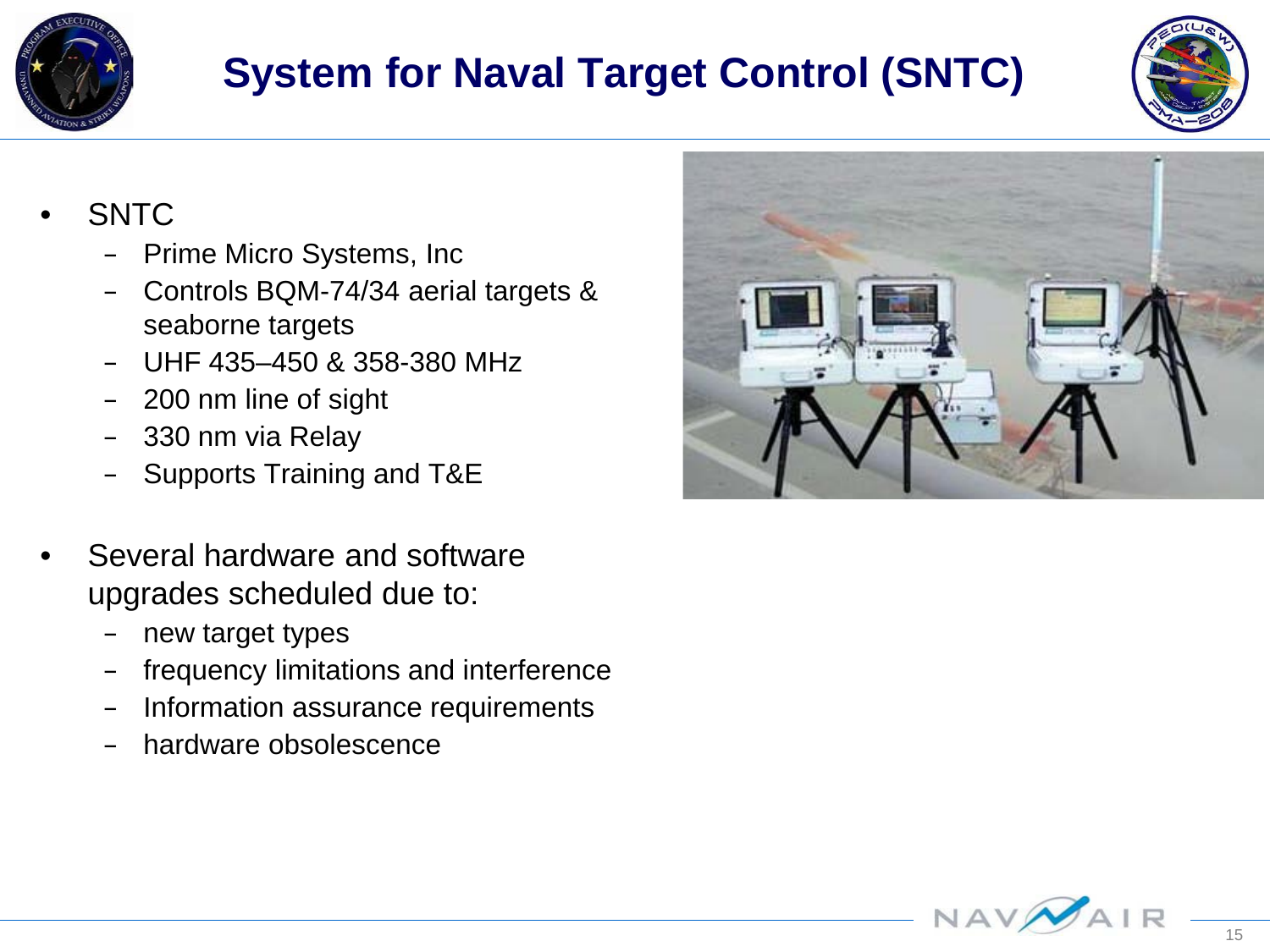

### **Foreign Military Sales (FMS)**





#### **Description**

#### **PMA-208 Hardware Case**

– USN is reimbursed for Targets & TAAS expended from USN inventory in support of international operations on US ranges

#### **Range Services Case**

– Separate FMS Case to fund target presentation at US Range

#### **Presentations on OCONUS Ranges**

– Target presentations performed on foreign range

#### **Background**

#### **PMA-208 manages 8 active cases / 1 Lease Agreement**

– 6 countries / Case Values Total: \$ 32M

#### **Typical FMS Range Sites**

- NAWCWD Pt. Mugu/China Lake, CA
- PMRF Barking Sands, HI
- NAWCAD Wallops Island, VA

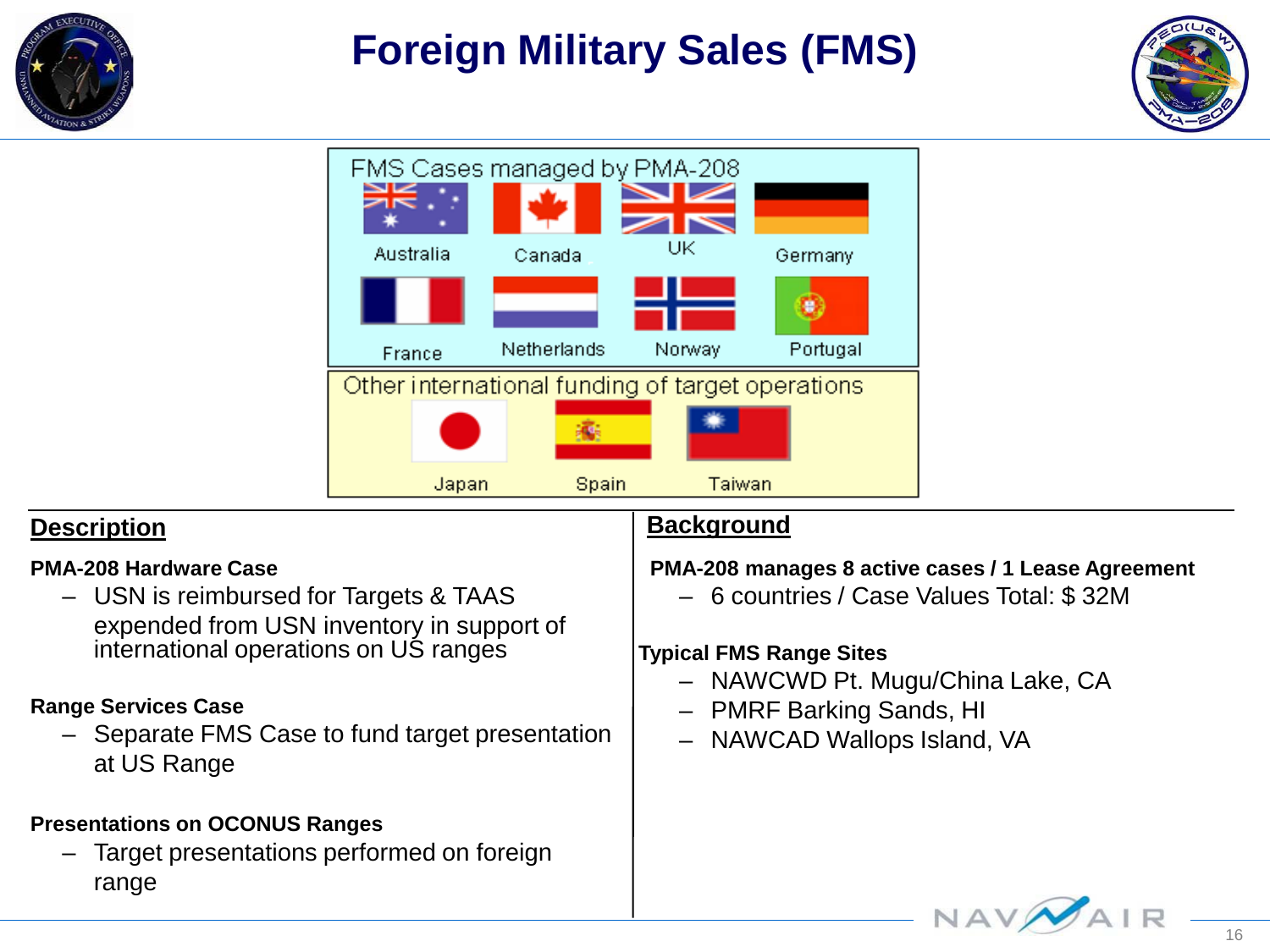



- Keep pace with evolution of threats
	- Electronic emission, vehicle capability, other characteristics
- Develop and/or acquire new targets
	- MSST, SSAT, MLT, QF-16
- New capabilities to existing targets
	- GQM-163 high diver and OFES, AQM-37 guidance, BQM-34/74 waypoints
- Evolve target control systems
- Manage target production
- Maintain out of production targets
- Support test and training presentations
- Control cost of acquisition, maintenance, and operations
- Inventory and obsolescence management

A critical enabler to the successful development & fielding of future Naval combatants and their associated defensive weapons systems . . .

### *"Just Targets"*